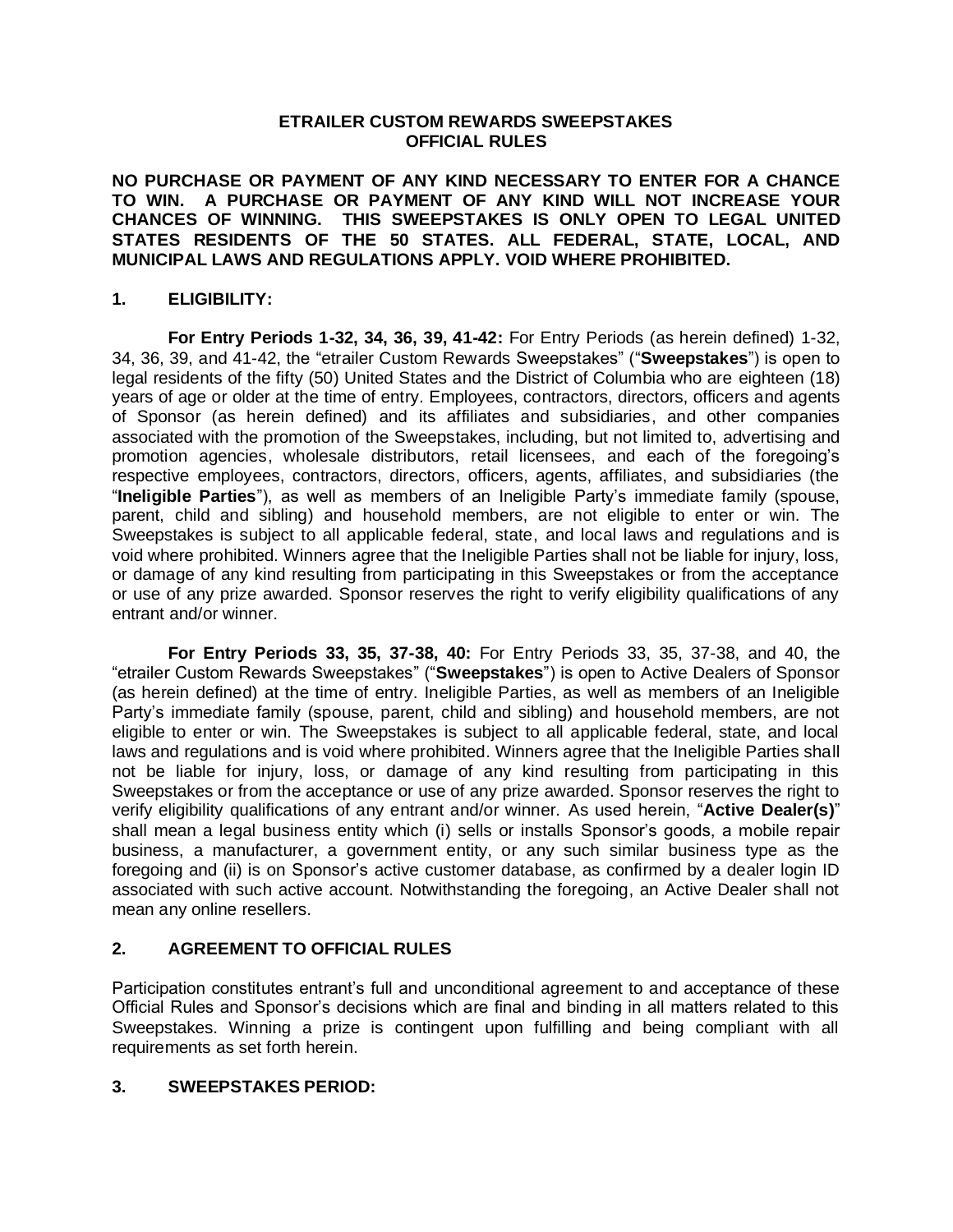The Sweepstakes begins at 10:30:00 a.m. Central Daylight Time ("**CDT**") on September 3, 2021 and ends at 08:59:59 a.m. Central Standard Time ("**CST**") on April 29, 2022 ("**Sweepstakes Period**"). The Sweepstakes Period is divided into forty-two (42) entry periods (each an "**Entry Period**") as defined in the table below. Entries that are submitted before or after the Sweepstakes Period will be disqualified. Submissions will only be accepted for the duration of the Sweepstakes Period at the online site and via mail, as provided in Section 4 below.

| <b>Entry Period</b> | Start Date/Time             | End Date/Time               | <b>Drawing Date</b> |
|---------------------|-----------------------------|-----------------------------|---------------------|
| 1                   | 09/03/21, 10:30:00 a.m. CDT | 09/10/21, 08:59:59 a.m. CDT | 9/10/2021           |
| 2                   | 09/10/21, 10:30:00 a.m. CDT | 09/17/21, 08:59:59 a.m. CDT | 9/17/2021           |
| 3                   | 09/17/21, 10:30:00 a.m. CDT | 09/24/21, 08:59:59 a.m. CDT | 9/24/2021           |
| 4                   | 09/24/21, 10:30:00 a.m. CDT | 10/01/21, 08:59:59 a.m. CDT | 10/1/2021           |
| 5                   | 10/01/21, 10:30:00 a.m. CDT | 10/08/21, 08:59:59 a.m. CDT | 10/8/2021           |
| 6                   | 10/08/21, 10:30:00 a.m. CDT | 10/15/21, 08:59:59 a.m. CDT | 10/15/2021          |
| 7                   | 10/15/21, 10:30:00 a.m. CDT | 10/22/21, 08:59:59 a.m. CDT | 10/22/2021          |
| 8                   | 10/22/21, 10:30:00 a.m. CDT | 11/12/21, 08:59:59 a.m. CDT | 11/12/2021          |
| 9                   | 11/12/21, 10:30:00 a.m. CDT | 11/19/21, 08:59:59 a.m. CDT | 11/19/2021          |
| 10                  | 11/19/21, 10:30:00 a.m. CDT | 11/26/21, 08:59:59 a.m. CDT | 11/26/2021          |
| 11                  | 11/26/21, 10:30:00 a.m. CDT | 12/03/21, 08:59:59 a.m. CDT | 12/3/2021           |
| 12                  | 12/03/21, 10:30:00 a.m. CDT | 12/10/21, 08:59:59 a.m. CDT | 12/10/2021          |
| 13                  | 12/10/21, 10:30:00 a.m. CDT | 12/17/21, 08:59:59 a.m. CDT | 12/17/2021          |
| 14                  | 12/17/21, 10:30:00 a.m. CDT | 12/24/21, 08:59:59 a.m. CDT | 12/24/2021          |
| 15                  | 12/24/21, 10:30:00 a.m. CDT | 12/31/21, 08:59:59 a.m. CDT | 12/31/2021          |
| 16                  | 12/31/21, 10:30:00 a.m. CDT | 01/07/22, 08:59:59 a.m. CDT | 1/7/2022            |
| 17                  | 01/07/22, 10:30:00 a.m. CDT | 01/14/22, 08:59:59 a.m. CDT | 1/14/2022           |
| 18                  | 01/14/22, 10:30:00 a.m. CDT | 01/21/22, 08:59:59 a.m. CDT | 1/21/2022           |
| 19                  | 01/21/22, 10:30:00 a.m. CDT | 01/28/22, 08:59:59 a.m. CDT | 1/28/2022           |
| 20                  | 01/28/22, 10:30:00 a.m. CDT | 02/04/22, 08:59:59 a.m. CDT | 2/4/2022            |
| 21                  | 02/04/22, 10:30:00 a.m. CDT | 02/11/22, 08:59:59 a.m. CDT | 2/11/2022           |
| 22                  | 02/11/22, 10:30:00 a.m. CDT | 02/18/22, 08:59:59 a.m. CDT | 2/18/2022           |
| 23                  | 02/18/22, 10:30:00 a.m. CDT | 02/25/22, 08:59:59 a.m. CDT | 2/25/2022           |
| 24                  | 02/25/22, 10:30:00 a.m. CDT | 03/04/22, 08:59:59 a.m. CDT | 3/4/2022            |
| 25                  | 03/04/22, 10:30:00 a.m. CDT | 03/11/22, 08:59:59 a.m. CDT | 3/11/2022           |
| 26                  | 03/11/22, 10:30:00 a.m. CDT | 03/18/22, 08:59:59 a.m. CDT | 3/18/2022           |
| 27                  | 03/18/22, 10:30:00 a.m. CDT | 03/25/22, 08:59:59 a.m. CDT | 3/25/2022           |
| 28                  | 03/25/22, 10:30:00 a.m. CDT | 04/01/22, 08:59:59 a.m. CDT | 4/1/2022            |
| 29                  | 04/01/22, 10:30:00 a.m. CDT | 04/08/22, 08:59:59 a.m. CDT | 4/8/2022            |
| 30                  | 04/08/22, 10:30:00 a.m. CDT | 04/15/22, 08:59:59 a.m. CDT | 4/15/2022           |
| 31                  | 04/15/22, 10:30:00 a.m. CDT | 04/22/22, 08:59:59 a.m. CDT | 4/22/2022           |
| 32                  | 04/22/22, 10:30:00 a.m. CDT | 04/29/22, 08:59:59 a.m. CDT | 4/29/2022           |
| $33*$               | 09/17/21, 10:30:00 a.m. CDT | 10/15/21, 08:59:59 a.m. CDT | 10/15/2021          |
| 34                  | 10/01/21, 10:30:00 a.m. CDT | 10/22/21, 08:59:59 a.m. CDT | 10/22/2021          |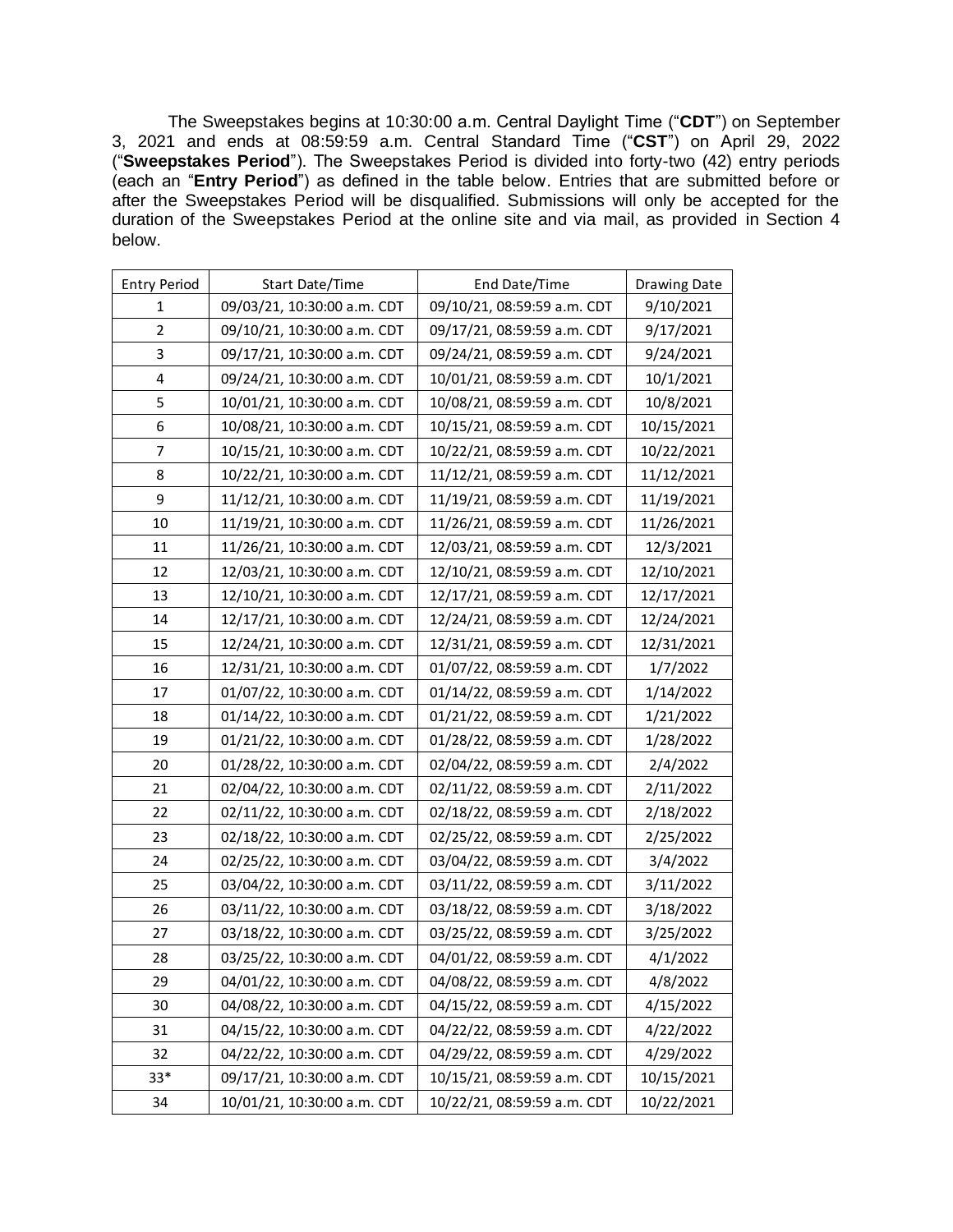| $35*$ | 10/22/21, 10:30:00 a.m. CDT | 11/12/21, 08:59:59 a.m. CDT | 11/12/2021 |
|-------|-----------------------------|-----------------------------|------------|
| 36    | 11/26/21, 10:30:00 a.m. CDT | 12/17/21, 08:59:59 a.m. CDT | 12/17/2021 |
| $37*$ | 01/14/22, 10:30:00 a.m. CDT | 02/04/22, 08:59:59 a.m. CDT | 2/4/2022   |
| $38*$ | 02/04/22, 10:30:00 a.m. CDT | 03/04/22, 08:59:59 a.m. CDT | 3/4/2022   |
| 39    | 03/04/22, 10:30:00 a.m. CDT | 04/01/22, 08:59:59 a.m. CDT | 4/1/2022   |
| $40*$ | 03/11/22, 10:30:00 a.m. CDT | 03/25/22, 08:59:59 a.m. CDT | 3/25/2022  |
| 41    | 04/01/22, 10:30:00 a.m. CDT | 04/29/22, 08:59:59 a.m. CDT | 4/29/2022  |
| 42    | 04/29/22, 10:30:00 a.m. CDT | 05/06/22, 08:59:59 a.m. CDT | 5/6/2022   |

\*Entry Periods limited to Active Dealers.

# **4. WAYS TO ENTER:**

**Internet:** Visit https://woobox.com/bthkwj ("**Website**") during the each Entry Period and follow the online instructions to complete and submit an online entry ("**Entry**").

**Via US Mail:** This alternative method of entry ("**AMOE**") will be available for each Entry Period during the entire Sweepstakes Period. On a 3"x5" card, entrant must handprint entrant's full name, complete address, phone number (including area code), date of birth, and e-mail address. Entrant must mail the 3x5 card, in an envelope, with proper postage affixed to: etrailer, Inc. | Attention: Sweepstakes Entry | 1507 Highway A, Wentzville, Missouri 63385. Each AMOE must be hand-printed and mailed in separately stamped envelopes. Please also include the giveaway you are entering for.

**For All Entries:** All Entries must be received and recorded during the applicable Entry Period. No other forms of Entry are valid. Limit one (1) Entry per person (or Active Dealer, as applicable), per e-mail address. Automated Entries are prohibited and any use of automated, robotic, programmed, or similar devices shall be void. Entrants may not enter with multiple email addresses nor use any other device or artifice to enter multiple times per Entry Period or as multiple entrants. Any entrant who attempts to enter with multiple email addresses under multiple identities or uses any device or artifice to register multiple times per Entry Period will be disqualified and forfeits all prizes won, in Sponsor's sole discretion. Multiple entrants are not permitted to share the same email address. Should multiple users of the same email account enter the Sweepstakes and a dispute thereafter arise regarding the identity of the entrant, the authorized account holder of said email account at the time of Entry will be considered an entrant, and must comply with these Official Rules. The authorized account subscriber is the natural person who is assigned the email address by the ISP or other organization responsible for assigning email addresses. Potential winners may be required to show proof of being the authorized account subscriber. All Entries become the property of Sponsor and will not be acknowledged or returned.

## **5. SWEEPSTAKES DRAWING:**

Potential winners will be selected in a random drawing to be held on or about each Entry Period's Drawing Date (as defined in Section 3's chart) from all eligible Entries received during the corresponding Entry Period. All drawings will be conducted by Sponsor, whose decisions are final in all matters relating to this Sweepstakes. Odds of winning depend on the number of eligible Entries received during each Entry Period. Limit one (1) prize per person (or Active Dealer, as applicable), per e-mail address.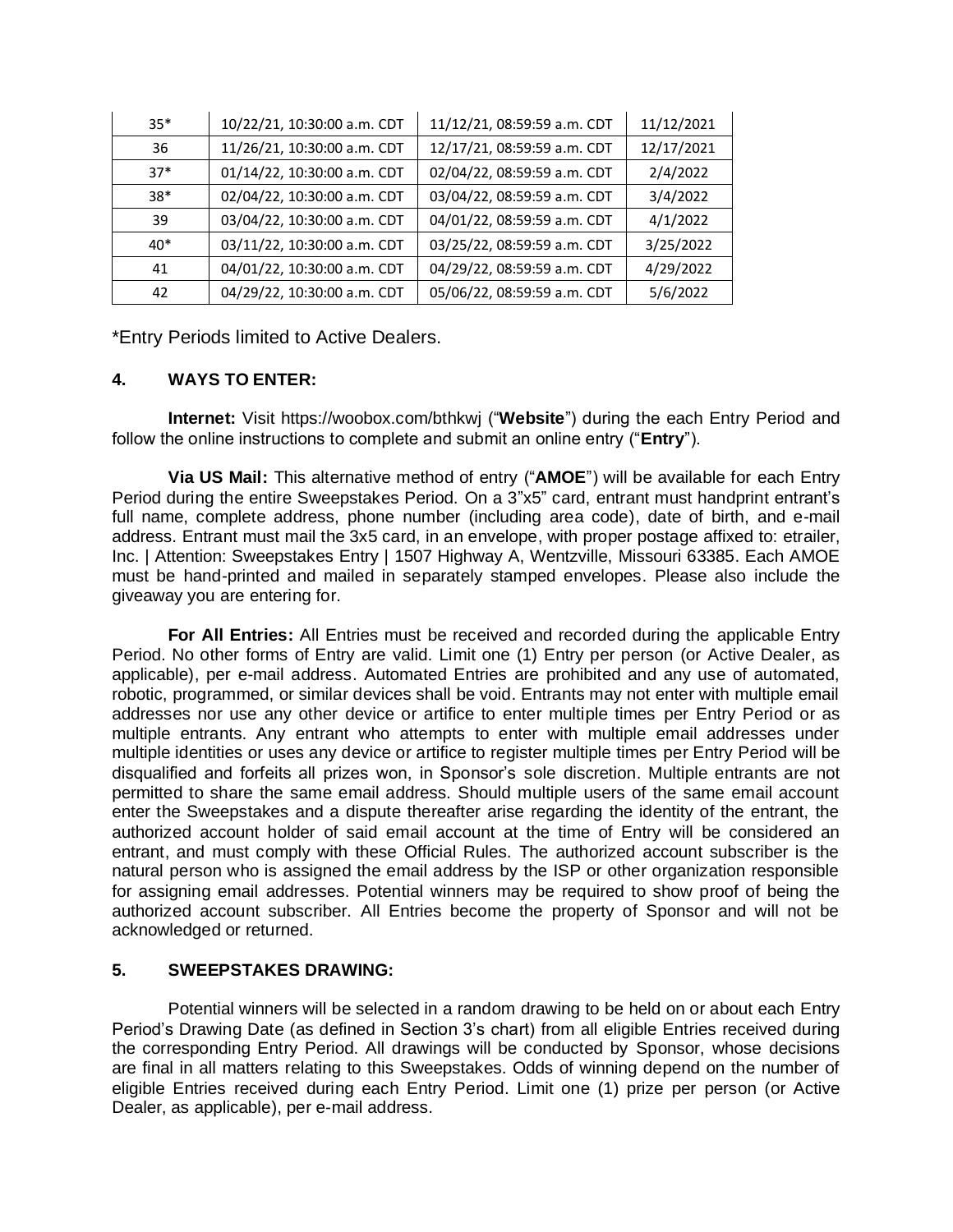## **6. WINNER NOTIFICATION/SELECTION:**

Potential winners for each Entry Period will be notified by email, phone call and/or text message and will be required to respond to the notification within forty-eight (48) hours indicating whether they can accept the prize. If a potential winner does not respond to the notification within the forty-eight (48) hour time period, the prize will be forfeited and an alternate potential winner will be randomly selected. Any alternate potential winner selected will also be required to respond to the notification within the time frame stated above. Only one alternate drawing per Entry Period will be held, after which the prize(s) will remain unawarded. Sponsor, in Sponsor's sole discretion, may repeat such process until receiving an affirmative reply from an alternate potential winner.

If Sponsor so elects, a potential winner (or alternate potential winner) may be required to submit to a background check. Such background check may include (but is not limited to) investigation of criminal, sexual offenses, or other arrest or conviction record, and any other factor deemed relevant by the Sponsor, in Sponsor's sole discretion, to help ensure that a potential winner (or alternate potential winner) will not bring the Sponsor into public disrepute, contempt, scandal, or ridicule or reflect unfavorably on the Sponsor. If requested, a potential winner (or alternate potential winner) agrees to sign waiver forms authorizing the release of personal and background information. In the event of noncompliance, Sponsor, in Sponsor's sole discretion, may randomly select an alternate potential winner.

Potential winners (including alternate potential winners) shall be required to complete, sign, and return a Declaration of Compliance (the "**Declaration of Compliance**") within three (3) days of receipt of the same in order to claim his/her/its prize. The Declaration of Compliance shall either be (a) e-mailed to tyler.wyatt@etrailer.com or (b) sent via certified US mail to etrailer, Inc. | Attention: Sweepstakes Declaration of Compliance | 1507 Highway A, Wentzville, Missouri 63385. Subject to verification of eligibility, compliance with the terms of these Official Rules, including verification that the winner is eighteen (18) years of age or older or an Active Dealer, as applicable, submission of an executed Declaration of Compliance, and a favorable background check, in Sponsor's sole discretion, the potential winner (or alternate potential winner) will be declared an official winner of the Sweepstakes for the applicable Entry Period (a "**Winner**"). If Sponsor cannot verify that the potential winner (or alternate potential winner) is eighteen (18) years of age or older or an Active Dealer, as applicable, prior to winner notification, then the potential winner (or alternate potential winner) shall be disqualified and Sponsor, in Sponsor's sole discretion, may randomly select an alternate potential winner.

Any prize notification or prize returned to the Sponsor or its agencies as undeliverable will result in disqualification and the awarding of that prize to an alternate potential winner.

Sponsor shall not be responsible for incorrect or inaccurate transcription of Entry information (including, but not limited to, or a change in an entrant's e-mail address, phone number, or mailing address), or for any human error, technical malfunctions, lost/delayed data transmission, omission, interruption, deletion, defect, line failures of any telephone network, computer equipment, software, inability to access any website or online service, or any other error or malfunction, or late, lost, postage due, illegible or misdirected Entries which may result in (a) an Entry not being received and/or (b) a potential winner (or alternate winner) not receiving initial prize notification or his/her/its prize information.

# **7. PRIZE DETAILS:**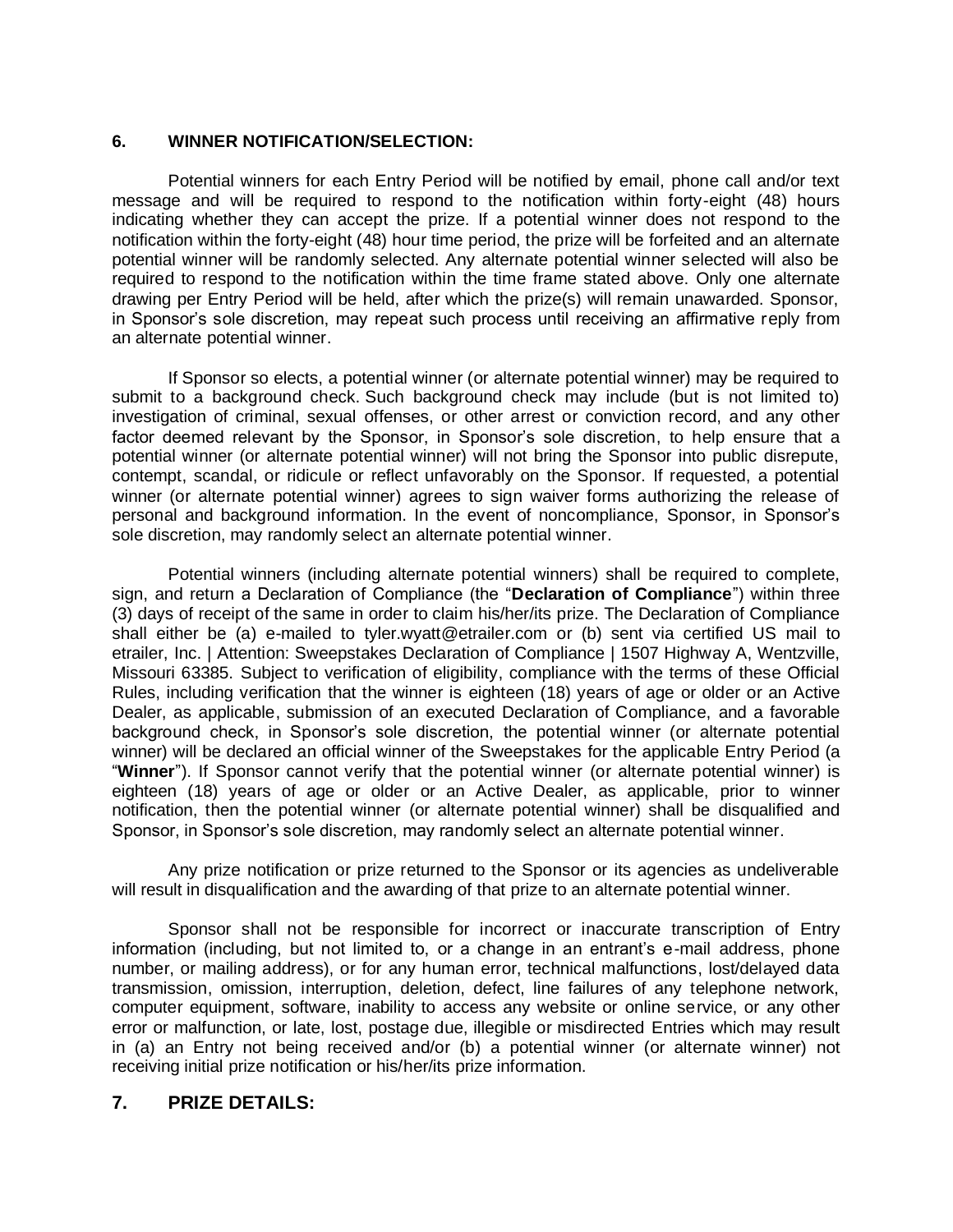| Entry Period 1 (as defined in Section 3)                                                   |                                                                                                                    |
|--------------------------------------------------------------------------------------------|--------------------------------------------------------------------------------------------------------------------|
| <b>First Prize:</b>                                                                        | One (1) Apogee Adapt-X 300 (AT44FR) ARV:\$3,290                                                                    |
| Entry Period 2 (as defined in Section 3)                                                   |                                                                                                                    |
| First Prize (4 total):                                                                     | One (1) set of 4 Kenda trailer tires ARV: \$250.00                                                                 |
| <b>Second Prize:</b>                                                                       | One (1) Weekender RV Solar Charging System (34282183) ARV: \$1,600                                                 |
| <b>Third Prize:</b>                                                                        | One (1) DuraLite Portable Solar Panel w/ Digital Controller + Expansion<br>Panel (GP66FR + GP76FR) ARV: \$707.98   |
| Entry Period 3 (as defined in Section 3)                                                   |                                                                                                                    |
| <b>First Prize:</b>                                                                        | One (1) PowerRide 5th Wheel Hitch ARV: \$1,000                                                                     |
| Entry Period 4 (as defined in Section 3)                                                   |                                                                                                                    |
| <b>First Prize:</b>                                                                        | One (1) Reese Goosebox 20K (RP94720) ARV: \$1,220                                                                  |
| Entry Period 5 (as defined in Section 3)                                                   |                                                                                                                    |
| First Prize (2 total):                                                                     | One (1) TowPro Elite Brake Controller (RED44FR) ARV: \$205.00                                                      |
| Entry Period 6 (as defined in Section 3)<br>First Prize (2 total):<br><b>Second Prize:</b> | One (1) BCDC 25 Amp Battery Charger (331-BCDC1225D) ARV: \$375.00<br>One (1) Manager 30 (RED88FR) ARV: \$1500      |
| Entry Period 7 (as defined in Section 3)                                                   |                                                                                                                    |
| First Prize (10 total):                                                                    | One (1) etrailer 60x22" hitch cargo carrier and bag (e98991, 988501) ARV: \$268.00                                 |
| <b>Second Prize:</b>                                                                       | One (1) RVR3 Remote Controlled Tariler Dolly w/ Hitch Ball Mount (TVRVR3-BB225) ARV: \$2,138.00                    |
| Entry Period 8 (as defined in Section 3)                                                   |                                                                                                                    |
| First Prize (75 total):                                                                    | One (1) Shopping Spree of \$400 to etrailer.com ARV: \$400.00                                                      |
| Entry Period 9 (as defined in Section 3)                                                   |                                                                                                                    |
| <b>First Prize:</b>                                                                        | One (1) FloTool RhinoRamps Set (FT11909MI) ARV: \$57.00                                                            |
| <b>Second Prize:</b>                                                                       | One (1) FloTool RhinoRamps MAX Set (FT11912MI & FT42008) ARV: \$163.00                                             |
| <b>Third Prize:</b>                                                                        | One (1) Brake Buddy & Blazer Wireless Magnetic Tow Lights (HM39524 & C6304) ARV: \$1,050.00                        |
| Entry Period 10 (as defined in Section 3)                                                  |                                                                                                                    |
| First Prize (3 total):                                                                     | One (1) Sport Rider SE Bike Rack (HLY84FR) & \$100 Gift Card ARV: \$569.99                                         |
| <b>Second Prize:</b>                                                                       | One (1) 14,000 BTU Rooftop White Air Conditioner Package (FACR14SA-PS, FACT11MA-PS, FR35SR)<br>ARV: \$788.00       |
| <b>Third Prize:</b>                                                                        | One (1) Tankless Water Heater & Water Heater Door (FWH09A-AM) ARV: \$620.95                                        |
| <b>Fourth Prize:</b>                                                                       | One (1) Vision Wireless Camera System (FR96NR) ARV: \$739.00                                                       |
| <b>Fifth Prize:</b>                                                                        | One (1) 4G LTE Gateway w/ Wifi Booster (Fan17B83, FAN73B7C) ARV: \$638.00                                          |
| Entry Period 11 (as defined in Section 3)                                                  |                                                                                                                    |
| First Prize (2 total):<br><b>Second Prize:</b>                                             | One (1) Rebellion Ball Mounts (C45949) ARV: \$312.00<br>One (1) Rebellion Ball Mounts (C45949-22516) ARV: \$312.00 |
| Entry Period 12 (as defined in Section 3)                                                  |                                                                                                                    |
| First Prize (3 total):                                                                     | One (1) Rambler Tow Bar (C26FR) ARV: \$556.00                                                                      |
| <b>Second Prize:</b>                                                                       | One (1) RockerBall Hitch Ball 2" 7.5k (C40047) ARV: \$49.00                                                        |
| <b>Third Prize:</b>                                                                        | One (1) Echo Brake Controller w/ override button (C51180, C83UR) ARV: \$216.00                                     |
| <b>Fourth Prize:</b>                                                                       | One (1) Assure Brake Controller (C49UR) ARV: \$146.95                                                              |
| Entry Period 13 (as defined in Section 3)                                                  |                                                                                                                    |
| First Prize (3 total):                                                                     | One (1) Set of 4 ST235/80R16 LRE Premium Trailer Contender Tires ARV: \$740.56                                     |
| Second Prize (3 total):                                                                    | One (1) Set of 4 ST225/75R15 LRE Provider Tires 15x6 6x5.5 Full Paint Silver Viking Aluminum ARV: \$800.00         |
| <b>Third Prize:</b>                                                                        | One (1) Set of 4 ST225/75R15 LRE Provider Tires 15x6 6x5.5 Black Mod PVD ARV: \$720.00                             |
|                                                                                            |                                                                                                                    |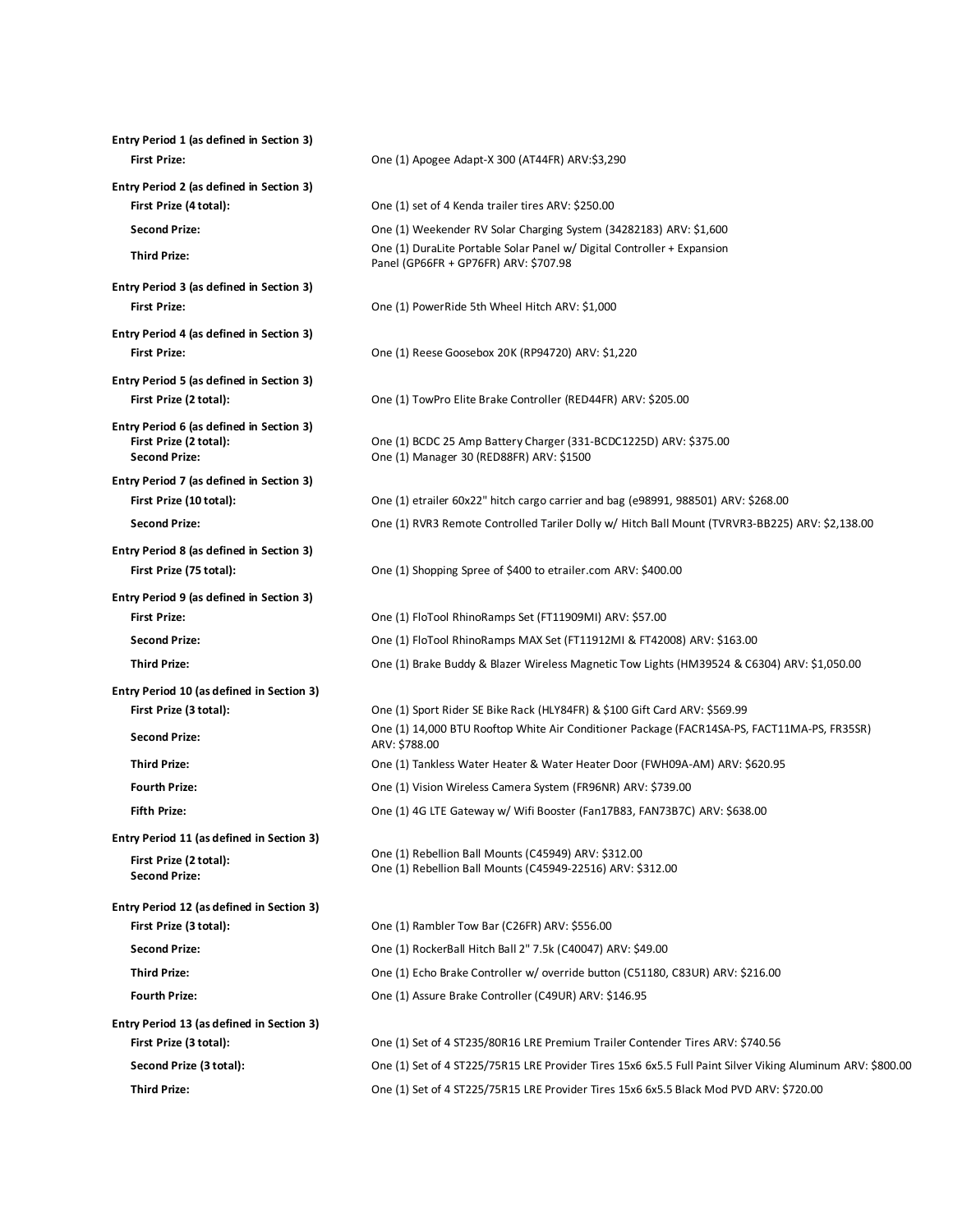| Entry Period 14 (as defined in Section 3)                        |                                                                                                        |
|------------------------------------------------------------------|--------------------------------------------------------------------------------------------------------|
| <b>First Prize:</b>                                              | One (1) Mad-Ramps Pivoting ATV/UTV Ramp System (MR54FR) ARV: \$995.00                                  |
| <b>Second Prize:</b>                                             | One (1) Flat Tow Package ARV: \$3,500.00                                                               |
| <b>Third Prize:</b>                                              | One (1) TrackPro Weight Distribution Hitch (BLU77FR) ARV: \$525.00                                     |
| <b>Fourth Prize:</b>                                             | One (1) SwayPro Weight Distribution Hitch (BXW1000) ARV: \$615.94                                      |
| Entry Period 15 (as defined in Section 3)                        |                                                                                                        |
| <b>First Prize:</b>                                              | One (1) Single Point Wireless System (F2610) ARV: \$318.12                                             |
| Entry Period 16 (as defined in Section 3)<br><b>First Prize:</b> | One (1) Single Point Wireless System (F2610) ARV: \$318.12                                             |
| Entry Period 17 (as defined in Section 3)                        |                                                                                                        |
| First Prize (10 total):                                          | One (1) Tyvek RV Covers ARV: \$325.00                                                                  |
| Second Prize (2 total):                                          | One (1) RV AC w/ Air Box (ACM135CH) ARV: \$732.00                                                      |
| Third Prize (2 total):                                           | One (1) RV AC w/ Air Box (ACM150CH) ARV: \$799.00                                                      |
| Entry Period 18 (as defined in Section 3)                        |                                                                                                        |
| <b>First Prize:</b>                                              | One (1) Reese Goosebox 16K (RP94716) ARV: \$1,066.59                                                   |
| Entry Period 19 (as defined in Section 3)                        |                                                                                                        |
| First Prize (2 total):                                           | One (1) Reese Sidewinder 20K (RP34FR) ARV: \$1,181.88                                                  |
| Entry Period 20 (as defined in Section 3)                        |                                                                                                        |
| <b>First Prize:</b>                                              | One (1) MicroSport Trailer for 2 Fat Bikes & 2 Kayaks (MPG461KB) ARV: \$1,988.10                       |
| <b>Second Prize:</b>                                             | One (1) NV 2.0 Platform 2-Bike Rack w/ 1-bike add on gray (NV22G & KU67FR) ARV: \$1,028.00             |
| <b>Third Prize:</b>                                              | One (1) Sherpa 2.0 2-bike rack gray (SH22G) ARV: \$498.00                                              |
| Entry Period 21 (as defined in Section 3)                        |                                                                                                        |
| First Prize (4 total):                                           | Two (2) MaxxFan Set (MA00-07500K) ARV: \$300.00                                                        |
| <b>Second Prize:</b>                                             | One (1) Rebel X Ball Mount (GY87VR) ARV: \$139.99                                                      |
| <b>Third Prize:</b>                                              | One (1) Rebel X Ball Mount (GY27VR) ARV: \$149.99                                                      |
| <b>Fourth Prize:</b>                                             | One (1) Rebel X Ball Mount (GY39VR) ARV: \$149.99                                                      |
| <b>Fifth Prize:</b>                                              | One (1) Rebel X Ball Mount (GY99VR) ARV: \$159.99                                                      |
| <b>Fifth Prize:</b>                                              | One (1) 5th Wheel to Gooseneck Pin Box (choice of GY38FR, GY68FR, GY48FR) ARV: \$1,443.76              |
| Entry Period 22 (as defined in Section 3)                        |                                                                                                        |
| First Prize (2 total):                                           | One (1) SkyRise 2-person tent & accessories (Y07436, YY07421, Y07423, Y07424 & Y07426) ARV: \$2,508.86 |
| Second Prize (2 total):                                          | One (1) FreshTrack 6-ski or 4-Snowboard Carrier & \$75 etrailer gift card (Y03093) ARV: \$329.99       |
| Entry Period 23 (as defined in Section 3)                        |                                                                                                        |
| <b>First Prize:</b>                                              | One (1) \$750 etrailer Gift Card ARV: \$750.00                                                         |
| <b>Second Prize:</b>                                             | One (1) \$450 etrailer Gift Card ARV: \$450.00                                                         |
| <b>Third Prize:</b>                                              | One (1) \$450 etrailer Gift Card ARV: \$450.00                                                         |
| <b>Fourth Prize:</b>                                             | One (1) \$350 etrailer Gift Card ARV: \$350.00                                                         |
| <b>Fifth Prize:</b>                                              | One (1) Superwinch Winch 2 Go Portable Winch (SW1140222) ARV: \$335.65                                 |
| <b>Sixth Prize:</b>                                              | One (1) Superwinch Tiger Shark Winch (SW1595200) ARV: \$469.99                                         |
| Entry Period 24 (as defined in Section 3)                        |                                                                                                        |
| <b>First Prize:</b>                                              | One (1) Dominator Tow Bar (DM9511008) ARV: \$1,099.00                                                  |
| <b>Second Prize:</b>                                             | One (1) Recon Gooseneck-to-5th Wheel Hitch (DM8550045) ARV: \$649.00                                   |
| <b>Third Prize:</b>                                              | One (1) Air Force One Supplemental Braking System (SM99243) ARV: \$1,179.95                            |
| <b>Fourth Prize:</b>                                             | One (1) Stay in Play Duo Proportional Supplemental Braking System (SM99251) ARV: \$1,049.95            |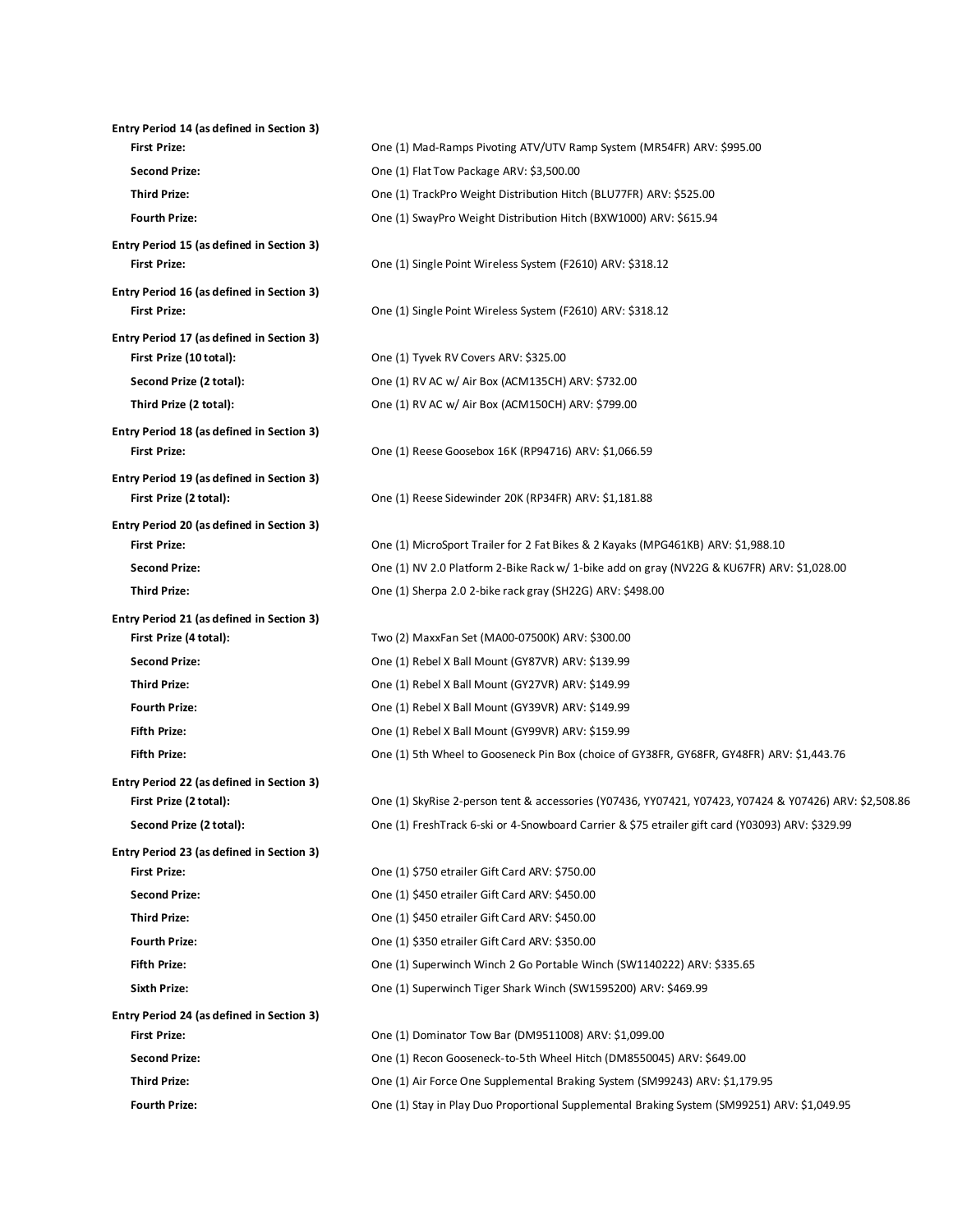### Fifth Prize: COACHLINK (SM99945) ARV: \$229.95

| Entry Period 25 (as defined in Section 3) |                                                                                                                                                                                                                                                                                                                                                                                                                  |
|-------------------------------------------|------------------------------------------------------------------------------------------------------------------------------------------------------------------------------------------------------------------------------------------------------------------------------------------------------------------------------------------------------------------------------------------------------------------|
| First Prize (4 total):                    | One (1) Set of Four Trailer Tires ARV: \$750.00                                                                                                                                                                                                                                                                                                                                                                  |
| Second Prize (2 total):                   | One (1) 6 pack of Base Pad Extemes (SC33VR) ARV: \$200.95                                                                                                                                                                                                                                                                                                                                                        |
| Third Prize (2 total):                    | One (1) 6 pack of 9" Jack Pads (SC49MR) ARV: \$150.00                                                                                                                                                                                                                                                                                                                                                            |
| Entry Period 26 (as defined in Section 3) |                                                                                                                                                                                                                                                                                                                                                                                                                  |
| <b>First Prize:</b>                       | One (1) Jeep Accessories Package from MORryde ARV: \$3,000.00                                                                                                                                                                                                                                                                                                                                                    |
| Entry Period 27 (as defined in Section 3) |                                                                                                                                                                                                                                                                                                                                                                                                                  |
| <b>First Prize:</b>                       | One (1) RV Steps & Storage Package from MORryde ARV: \$2,000.00                                                                                                                                                                                                                                                                                                                                                  |
| <b>Second Prize:</b>                      | One (1) Suspension & Stabilizers package from MORryde ARV: \$2,000.00                                                                                                                                                                                                                                                                                                                                            |
| Entry Period 28 (as defined in Section 3) |                                                                                                                                                                                                                                                                                                                                                                                                                  |
| First Prize (10 total):                   | One (1) Set of Trailer Leaf Sumo Springs (tss-106-40, tss-107-40, or ss26mv) ARV: \$199.99                                                                                                                                                                                                                                                                                                                       |
| Entry Period 29 (as defined in Section 3) |                                                                                                                                                                                                                                                                                                                                                                                                                  |
| <b>First Prize:</b>                       | One (1) MultiSportPlus Trailer (CE48870) ARV: \$1,191.48                                                                                                                                                                                                                                                                                                                                                         |
| <b>Second Prize:</b>                      | One (1) MultiSport Boat & Kayak Trailer w/ Bunks (CE48810) ARV: \$938.77                                                                                                                                                                                                                                                                                                                                         |
| Third Prize (2 total):                    | One (1) Tire Hold 4-Bike Platform Rack (INH142) ARV: \$809.99                                                                                                                                                                                                                                                                                                                                                    |
| Entry Period 30 (as defined in Section 3) |                                                                                                                                                                                                                                                                                                                                                                                                                  |
| <b>First Prize:</b>                       | One (1) Axleless Trailer Suspension System (ASR2KHDS03) ARV: \$694.87                                                                                                                                                                                                                                                                                                                                            |
| <b>Second Prize:</b>                      | One (1) Suspension Enhancement System and \$1,300 etrailer Gift Card Giveaway ARV: \$1,575.00                                                                                                                                                                                                                                                                                                                    |
| Entry Period 31 (as defined in Section 3) |                                                                                                                                                                                                                                                                                                                                                                                                                  |
| <b>First Prize:</b>                       | One (1) Timbren SES Slide-In Camper audience Giveaway ARV: \$500.00                                                                                                                                                                                                                                                                                                                                              |
| <b>Second Prize:</b>                      | One (1) Timbren for Honda Odessey (T26FR) ARV: \$225.40                                                                                                                                                                                                                                                                                                                                                          |
| <b>Third Prize:</b>                       | One (1) Active Offroad Bumpstops for Toyota 4Runner (TABSTORSEQ, TABSTOF) ARV: \$450.88                                                                                                                                                                                                                                                                                                                          |
| Entry Period 32 (as defined in Section 3) |                                                                                                                                                                                                                                                                                                                                                                                                                  |
| First Prize (2 total):                    | One (1) Hopkins Backup Sensor (HM60100VA) ARV: \$46.62                                                                                                                                                                                                                                                                                                                                                           |
| Second Prize (2 total):                   | One (1) Hopkins Agility Brake Controller (HM47294) ARV: \$75.64                                                                                                                                                                                                                                                                                                                                                  |
| <b>Third Prize:</b>                       | One (1) Blazer Wireless Magnetic Tow Lights (C6304) ARV: \$92.63                                                                                                                                                                                                                                                                                                                                                 |
| Fourth Prize (2 total):                   | One (1) Hopkins VueSmart RV Backup Camera (HM34FR) ARV: \$89.87                                                                                                                                                                                                                                                                                                                                                  |
| Entry Period 33 (as defined in Section 3) |                                                                                                                                                                                                                                                                                                                                                                                                                  |
| <b>First Prize:</b>                       | One (1) \$1,000 etrailer.com Shopping Spree for Active Dealer accounts ARV: \$1,000.00                                                                                                                                                                                                                                                                                                                           |
| Entry Period 34 (as defined in Section 3) |                                                                                                                                                                                                                                                                                                                                                                                                                  |
| <b>First Prize:</b>                       | One (1) Two Tickets to the 2022 Overland Expo and \$500 Gift Card ARV: \$2,700.00                                                                                                                                                                                                                                                                                                                                |
| Entry Period 35 (as defined in Section 3) |                                                                                                                                                                                                                                                                                                                                                                                                                  |
| First Prize (3 total):                    | One (1) \$500 etrailer.com Shopping Spree for Active Dealer accounts ARV: \$500.00                                                                                                                                                                                                                                                                                                                               |
| Entry Period 36 (as defined in Section 3) |                                                                                                                                                                                                                                                                                                                                                                                                                  |
| <b>First Prize:</b>                       | One (1) All expenses paid 3 Day 2 night trip for winner and a guest to Chesapeake Bay Maryland<br>with a full day of fishing with Pro Bass Fisherman Grae Buck. Date for fishing will be in the peak<br>season of May and will provide many catching opportunities. Excursion will be up to 8 hours.<br>Fishing, Flight, Hotel Meals and Entertainment, and Rental Car will be arranged by CURT. ARV: \$5,000.00 |
| <b>Second Prize:</b>                      | One (1) 6-night RV rental @outdoorsy.com, campsite fees at the destination of their choice, airfare                                                                                                                                                                                                                                                                                                              |

if necessary. Max \$3,000 expense. They MUST be eligible to rent from outdoorsy.com. ARV: \$3,000.00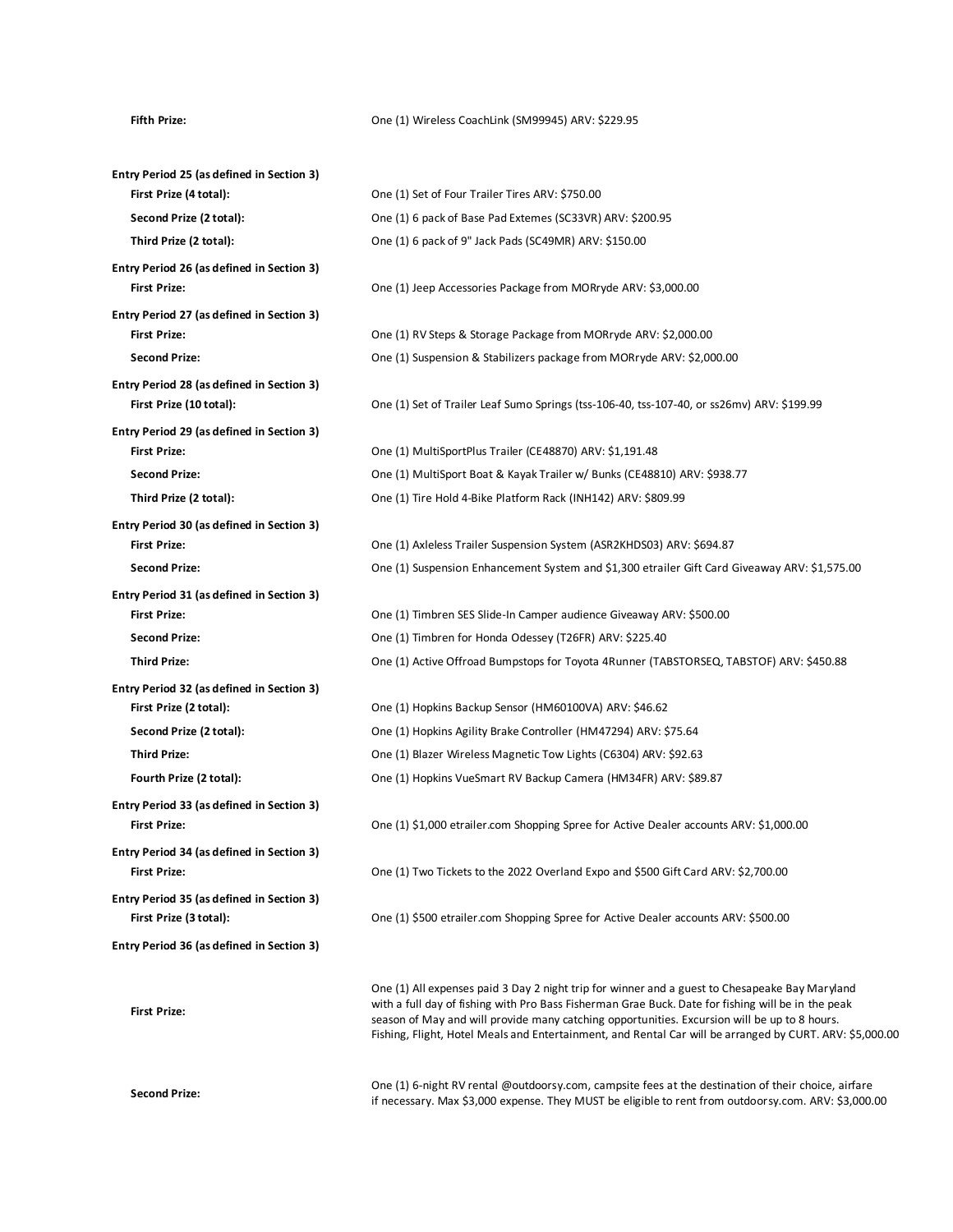| Entry Period 37 (as defined in Section 3) |                                                                                                                                                                                                 |
|-------------------------------------------|-------------------------------------------------------------------------------------------------------------------------------------------------------------------------------------------------|
| First Prize (4 total):                    | One (1) A Camping Trip Experience including \$500 KOA Gift Card, \$500 Visa Gift Card, \$100 Camping Chairs<br>for Active Dealer accounts ARV: \$1,000.00                                       |
| Entry Period 38 (as defined in Section 3) |                                                                                                                                                                                                 |
| <b>First Prize:</b>                       | One (1) Four Tickets for Active Dealer account to the Indy 500 and a \$500 Gift Card ARV: \$900.00                                                                                              |
| Entry Period 39 (as defined in Section 3) |                                                                                                                                                                                                 |
| <b>First Prize:</b>                       | One (1) Fishing Experience Giveaway w/ Pro Fisherman Russ Lane ARV: \$3,050.00                                                                                                                  |
| Entry Period 40 (as defined in Section 3) |                                                                                                                                                                                                 |
| <b>First Prize:</b>                       | One (1) Active Dealer account VIP Trip to etrailer Headquarters 3-day, 2-night trip. Includes airfare for 2,<br>downtown hotel, VIP tour, 2 Cardinals tickets lunch, dinner, uber) ARV: \$3,500 |
| Entry Period 41 (as defined in Section 3) |                                                                                                                                                                                                 |
| <b>First Prize:</b>                       | One (1) A Trip to Bentonville, AR for a Biking Experience including: airfare, 4-day car rental,<br>3-night accommodation, 2-day bike rental, \$800 food/gas, Thule Luggage ARV: \$4,500         |
| Entry Period 42 (as defined in Section 3) |                                                                                                                                                                                                 |
| First Prize (3 total):                    | One (1) XTC2 Tilt 2-bike platform rack (S64671) ARV: \$299.00                                                                                                                                   |
| Second Prize (2 total):                   | One (1) Chinook 2-bike platform rack (S64683) ARV: \$499.99                                                                                                                                     |
| Third Prize (3 total):                    | One (1) Current 2-bike platform rack (S64678) ARV: \$475.00                                                                                                                                     |

**For all Prizes:** If a Winner cannot accept a prize as specified, the prize will be forfeited and awarded to an alternate winner. Total ARV of all prizes is up to \$143,588.99. Any difference between the stated value and actual value will not be awarded.

Limit one (1) prize per person (or Active Dealer, as applicable), per e-mail address. Prizes are non-transferable and no cash equivalent or substitution of a prize is offered except at the sole discretion of Sponsor. If a prize, or any portion thereof, cannot be awarded for any reason, Sponsor reserves the right to substitute such prize with another prize of equal or greater value. Winners shall be solely responsible for all federal, state, and/or local taxes, and for any other fees or costs associated with the prizes they receive, regardless of whether it, in whole or in part, is used.

## **8. PUBLICITY:**

In consideration of the prize, each Winner grants Sponsor the irrevocable and unrestricted right and permission to use, re-use, publish, and re-publish any and all photographs, video recordings, and/or sound recordings (including those on a Winner's social media) of Winner or in which Winner may be included, in whole or in part, without restriction as to changes or alterations, in any and all media now or hereafter known (including, but not limited to, publications, flyers, social networking sites, newsletters, posters, emails, web pages, and other print and digital communications), for promotional and advertising purposes, without additional compensation, notification, permission, or other liability to Winner or Winner's heirs, executors, administrators, personal representatives or assigns, except where prohibited by law. Winner understands that Winner may be identified by Winner's legal name, fictitious name, social media name, and/or social media handle and consents to Sponsor's use of Winner's name, likeness, and/or any biographical material concerning Winner in connection with the foregoing, without additional compensation, notification, permission, or other liability to Winner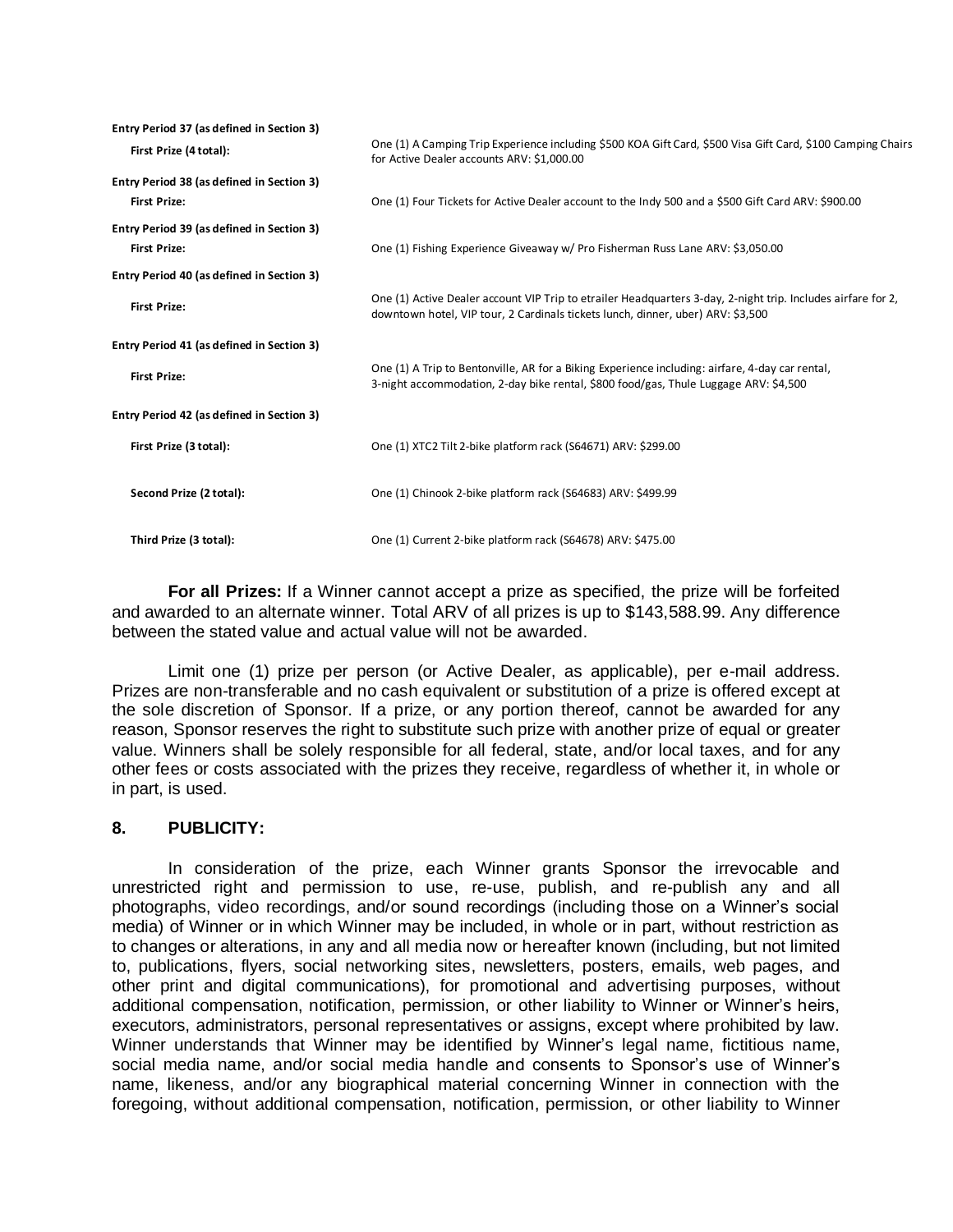or Winner's heirs, executors, administrators, personal representatives or assigns, except where prohibited by law

# **9. RELEASE:**

By participating in the Sweepstakes, entrants agree to release and indemnify, defend, and hold harmless Sponsor, Sponsor's employees, contractors, directors, officers, and agents, and its affiliates and subsidiaries, and other companies associated wit the promotion of the Sweepstakes including, but not limited to, advertising and promotion agencies, wholesale distributors, retail licensees, and each of the foregoing's respective employees, contractors, directors, officers, agents, affiliates, and subsidiaries (the "*Released Parties*") from and against any claims, demands, payments, actions, or causes of action for damages, loss or injury arising out of participation in the Sweepstakes or receipt or use of the prize(s) (including any travel or activity related thereto), including, but not limited to: (a) any technical errors associated with the Sweepstakes, including lost, interrupted or unavailable ISP, network, server, wireless service provider, or other connections, availability or accessibility or miscommunications or failed computer, satellite, telephone, cellular tower or cable transmissions, lines, or technical failure or jumbled, scrambled, delayed, or misdirected transmissions or computer hardware or software malfunctions, failures or difficulties; (b) unauthorized human intervention in the Sweepstakes; (c) mechanical, network, electronic, computer, human, printing or typographical errors; (d) application downloads, (e) any other errors or problems in connection with the Sweepstakes, including, without limitation, errors that may occur in the administration of the Sweepstakes and the announcement of the winner; or (f) injury, death, losses or damages of any kind, to persons or property which may be caused, directly or indirectly, in whole or in part, from entrant's participation in the Sweepstakes or acceptance, receipt, or misuse of the prize(s) (including any travel or activity related thereto). Entrants further agree that in any cause of action, the Released Parties liability will be limited to the cost of entering and participating in the Sweepstakes, and in no event shall an entrant be entitled to receive attorneys' fees or other related costs. Released Parties are also not responsible for any incorrect or inaccurate information, whether caused by site users, tampering, hacking, or by any equipment or programming associated with or utilized in the Sweepstakes. Entrants waive the right to claim any damages whatsoever, including, but not limited to, punitive, consequential, direct, or indirect damages.

# **10. GENERAL CONDITIONS:**

In the event that the operation, security, or administration of the Sweepstakes is impaired in any way for any reason, including, but not limited to, fraud, virus, bug, worm, unauthorized human intervention or other technical problem, or in the event the Sweepstakes is unable to run as planned for any other reason, including but not limited to a reason of force majeure, as determined by Sponsor in its sole discretion, the Sponsor may, in its sole discretion, either (a) suspend the Sweepstakes to address the impairment and then resume the Sweepstakes in a manner that best conforms to the spirit of these Official Rules or (b) terminate the Sweepstakes and, in the event of termination, award the prize at random from among the eligible Entries received up to the time of the impairment. Sponsor reserves the right, in its sole discretion, to disqualify any individual it finds to be tampering with the entry process or the operation of the Sweepstakes or to be acting in violation of these Official Rules or in an unsportsmanlike or disruptive manner. Any attempt by any person to damage the website or undermine the legitimate operation of the Sweepstakes may be a violation of criminal and/or civil law, and, should such an attempt be made, Sponsor reserves the right to seek damages (including attorneys' fees and costs) and any other remedies from any such person to the fullest